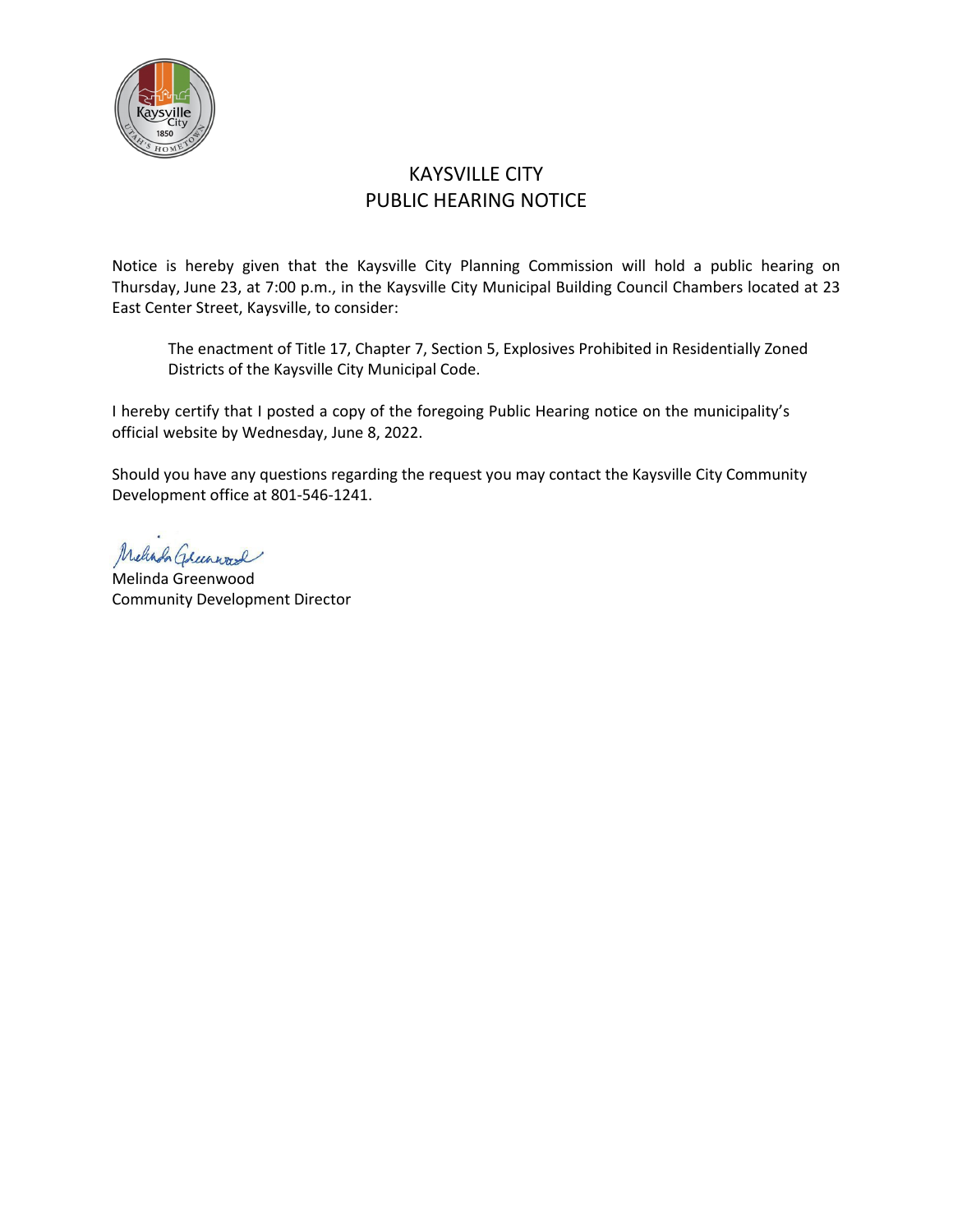### **ORDINANCE XX-XX-XX**

## **ENACTING TITLE 17, CHAPTER 7, SECTION 5 OF THE KAYSVILLE MUNICIPAL CODE REGARDING PROPERTY USES IN A RESIDENTIAL ZONE.**

**WHEREAS**, Kaysville City desires to maintain the safety and public welfare of its residential zones; and

**WHEREAS**, the Kaysville City Council has found that importing, storing, or manufacturing explosive materials present an unnecessary risk that is incongruous with the nature of residential zones; and

**WHEREAS**, the City Council of Kaysville City finds that this amendment to be in the best interests of the Citizens of Kaysville City and the health, safety, and welfare of the City.

# **NOW, THEREFORE, BE IT ORDAINED BY THE CITY COUNCIL OF KAYSVILLE, UTAH:**

SECTION I: **Enactment**. Title 17, Chapter 7, Section 5 of the Kaysville Municipal Code is hereby enacted as follows:

#### 17-7-5 Explosives Prohibited in Residentially Zoned Districts

It shall be unlawful to import, store, or manufacture any explosive or explosive materials in any mixed-use or residentially zoned district.

- **1.** "Explosive" means any chemical compound mixture, or device, the primary or common purpose of which is to function by explosion; the term includes, but is not limited to, dynamite and other high explosives, black powder, pellet powder, initiating explosives, detonators, safety fuses, squibs, detonating cord, igniter cord, and igniters.
- **2.** "Explosive materials" means explosives, blasting agents, and detonators.
- **3.** "Blasting agent" means any material or mixture, consisting of fuel and oxidizer, intended for blasting, not otherwise defined as an explosive.
- **4.** "Detonator" means any device containing a detonating charge that is used for initiating detonation in an explosive; the term includes, but is not limited to, electric blasting caps of instantaneous and delay types, blasting caps for use with safety fuses and detonatingcord delay connectors.
- **5.** It shall be unlawful to combine Class C Fireworks in ways other than intended by the manufacturer or to tamper with them in an effort to create greater pyrotechnic demonstrations.
- **6.** Exceptions:
	- **a.** Class C Fireworks that are authorized by the State of Utah for retail sale are not considered explosives for purposes of this code.
	- **b.** Small arms ammunition and components thereof;
	- **c.** Commercially manufactured black powder in quantities not to exceed fifty pounds, percussion caps, safety and pyrotechnic fuses, quills, quick and slow matches, and friction primers, intended to be used solely for sporting, recreational, or cultural purposes in antique firearms as defined by the federal government.

SECTION II: **Severability**. If any section, subsection, sentence, clause or phrase of this ordinance is declared invalid or unconstitutional by a court of competent jurisdiction, said portion